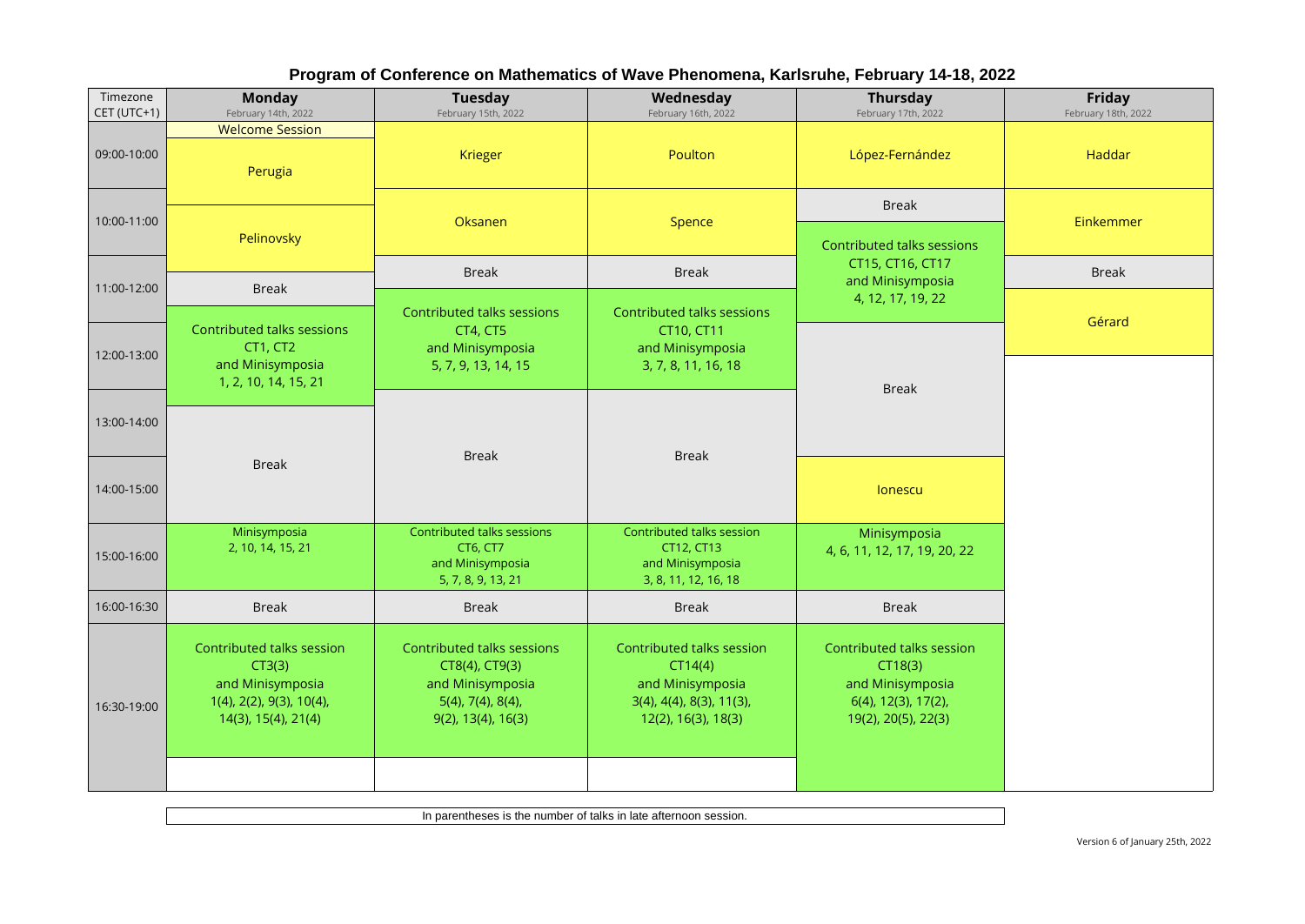#### **Program of Conference on Mathematics of Wave Phenomena, Karlsruhe, February 14-18, 2022**

#### **List of Minisymposia**

- 1 [Wave Propagation and Imaging in Biomedical Ultrasound](https://conference22.waves.kit.edu/?page_id=126) National Machines Market Phenomena in Metamaterials and Metasurfaces (1989) and Metasurfaces (1989) and Metasurfaces (1989) and Metasurfaces (1989) and Metasurfaces ( Organizers: Marta Betcke (London), Ben Cox (London), and Ashkan Javaherian (U College London)
- 2 Advances in Computational Boundary Integral Equations for Electromagneti **13** [Monotonicity Methods in Shape Reconstruction](https://conference22.waves.kit.edu/?page_id=173) Organizers: Timo Betcke (U College London), David Hewett (U College London), and Kristof Cools (Ghent U)
- 3 [Stochastic Nonlinear Wave and Schrödinger Equations and Applications](https://conference22.waves.kit.edu/?page_id=151) 14 [Mathematical Aspects of Wave Propagation in Plasmonic Structures](https://conference22.waves.kit.edu/?page_id=175) Organizers: Zdzislaw Brzeźniak (U York) Organizer: Martin Halla (MPI Göttingen) and Lucas Chesnel (EP Palaiseau)
- 4 15 [High Frequency Scattering and Wave Propagation:](https://conference22.waves.kit.edu/?page_id=155) Organizer: Simon Chandler-Wilde (U Reading) and Euan Spence (U Bath) Organizers: Mat Johnson (U Kansas) and Björn de Rijk (KIT) [the Semiclassical/Numerical Analysis Interface](https://conference22.waves.kit.edu/?page_id=155)
- 5 [Discretization Methods for Indefinite Wave Propagation Problems](https://conference22.waves.kit.edu/?page_id=157) **Geomethods 16 Geometric Methods in Spectral** Theory of Traveling Waves Organizers: Théophile Chaumont-Frelet (Inria Sophia-Antipolis) and Jens Markus Melenk (TU Wien)
- 6 Advances in Inverse Design for Wave Propagation Problems Organizers: Rasmus E. Christiansen (TU Denmark), Ole Sigmund (TU Denmark), Owen Miller (Yale U), and Eddie Wadbro (Karlstad U)
- 7 Nonlinear Maxwell Equations Organizers: Tomáš Dohnal (U Halle) and Giulio Romani (U Halle)
- 8 Water Waves and Dispersive Equations
- 9 [Wave Propagation in Periodic Structures: Analysis and Numerics](https://conference22.waves.kit.edu/?page_id=165) **Microlocal Conceptation Concepts for Imaging by Waves** Organizers: Sonia Fliss (ENSTA Paris) and Ruming Zhang (KIT) Organizers: Todd Quinto (Tufts U) and Andreas Rieder (KIT)
- 10 Uncertainty Ouantification for Wayes
- 11 22 [Numerical Approaches to Wave Propagation in Complex Media](https://conference22.waves.kit.edu/?page_id=169) [Stability and Instability in Fluids](https://conference22.waves.kit.edu/?page_id=191) Organizers: Dietmar Gallistl (U Jena), Patrick Henning (U Bochum), and Barbara Verfürth (KIT)
- Organizers: Fatima Goffi (KIT) and Carsten Rockstuhl (KIT)
- Organizers: Roland Griesmaier (KIT) and Bastian von Harrach (U Frankfurt/Main)
- 
- 15 [The Stability of Nonlinear Waves](https://conference22.waves.kit.edu/?page_id=177)

- Organizers: Chris Jones (U North Carolina) and Yuri Latushkin (U Missouri)
- Organizers: Christian Klein (U Bourgogne) and Bing-Ying Lu (U Bremen) 17 [Complete Integrability, Riemann–Hilbert Problems and Nonlinear Waves](https://conference22.waves.kit.edu/?page_id=181)
- 18 [Modelling and Inversion of Seismic Waves on the Global and Regional Scale](https://conference22.waves.kit.edu/?page_id=183) Organizers: Volker Michel (U Siegen), Naomi Schneider (U Siegen), and Karin Sigloch (Geoazur, Sophia Antipolis)
- Organizers: Mats Ehrnström (NTNU Trondheim) and Gabriele Brüll (KIT) Organizers: Vanja Nikolić (Radboud U) and Belkacem Said-Houari (U Sharjah) 19 [Analysis and Numerics of Nonlinear Acoustic Waves in Relaxing Media](https://conference22.waves.kit.edu/?page_id=185)
	-
- Organizers: Martin Frank (KIT) and Christian Wieners (KIT) Organizers: Sebastian Herr (Bielefeld U) and Birgit Schörkhuber (Innsbruck U) 21 [Blow-up and Global Dynamics in Nonlinear Dispersive PDEs](https://conference22.waves.kit.edu/?page_id=189)
	- Organizers: Christian Zillinger (KIT)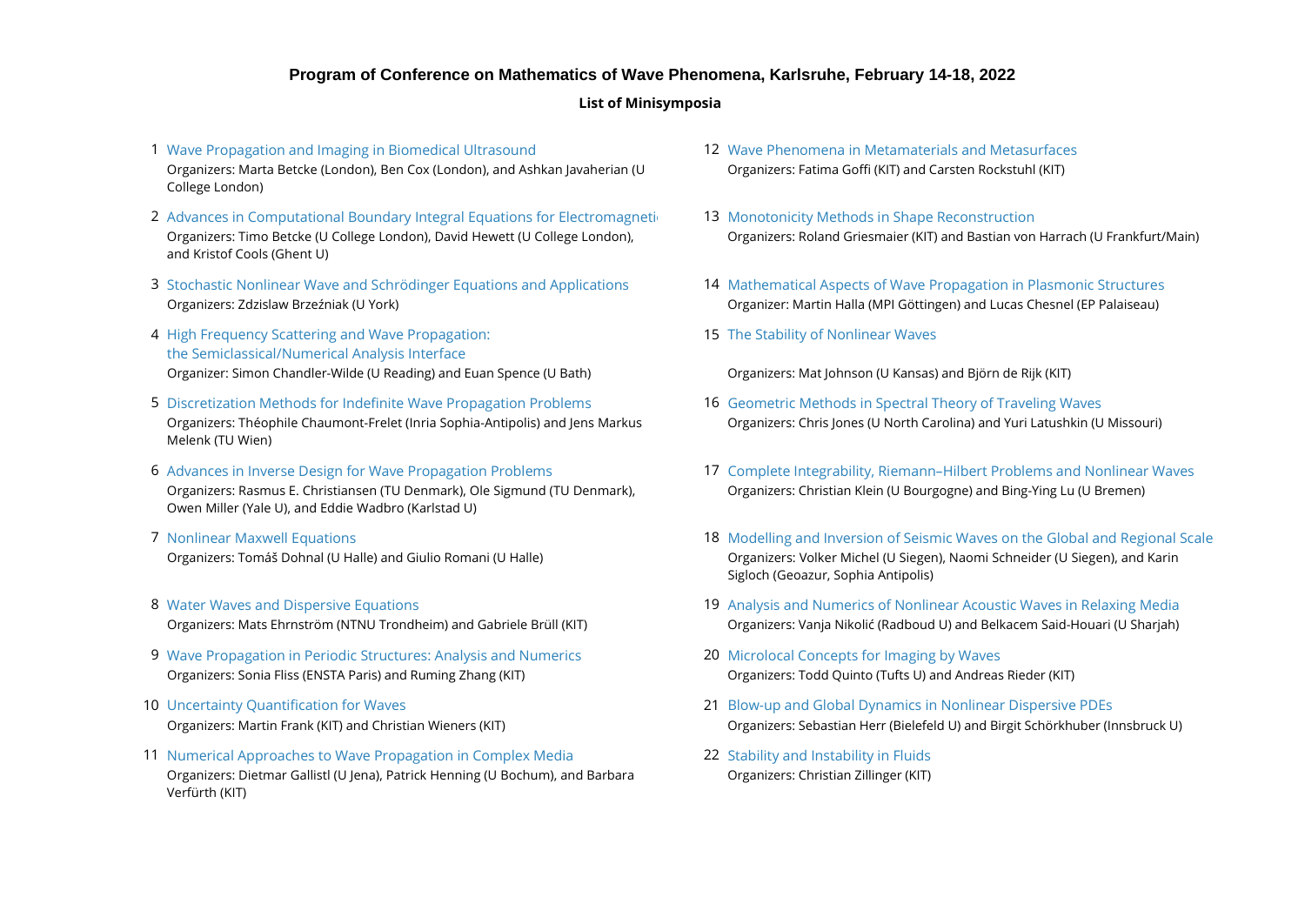### **Program of Conference on Mathematics of Wave Phenomena, Karlsruhe, February 14-18, 2022**

#### **List of Contributed Talks sessions**

| CT1 Jahnke, Carle, Schrammer                  | CT10 Fliss, Fritsch, Heleine               |
|-----------------------------------------------|--------------------------------------------|
| CT2 Melenk, Furuya, Kaya                      | CT11 Moitier, Henninger, Kielwein          |
| CT3 Dörich, Leibold, Zerulla                  | CT12 Ji, Yao                               |
| CT4 Chandler-Wilde, Philipps, Ferrari         | CT13 Bonnet-Ben Dhia, Carvalho             |
| CT5 Duruk-Mutlubas, Pasquali, He              | CT14 Rapun, Ivanyshyn Yaman, Le Louer, Liu |
| CT6 B, Yadav                                  | CT15 Hohage, Stocker, Müller               |
| CT7 Phan, Moriggl                             | CT16 Lavrentiev, Feppon, Olkhovskiy        |
| CT8 Düll, Heß, Taraca, Klumpp                 | CT17 Oruc, Döding, Schiavone               |
| CT9 Fernandez-Corbaton, Lamprianidis, Vavilin | CT18 Amenoagbadji, Beni Hamad, Gleichmann  |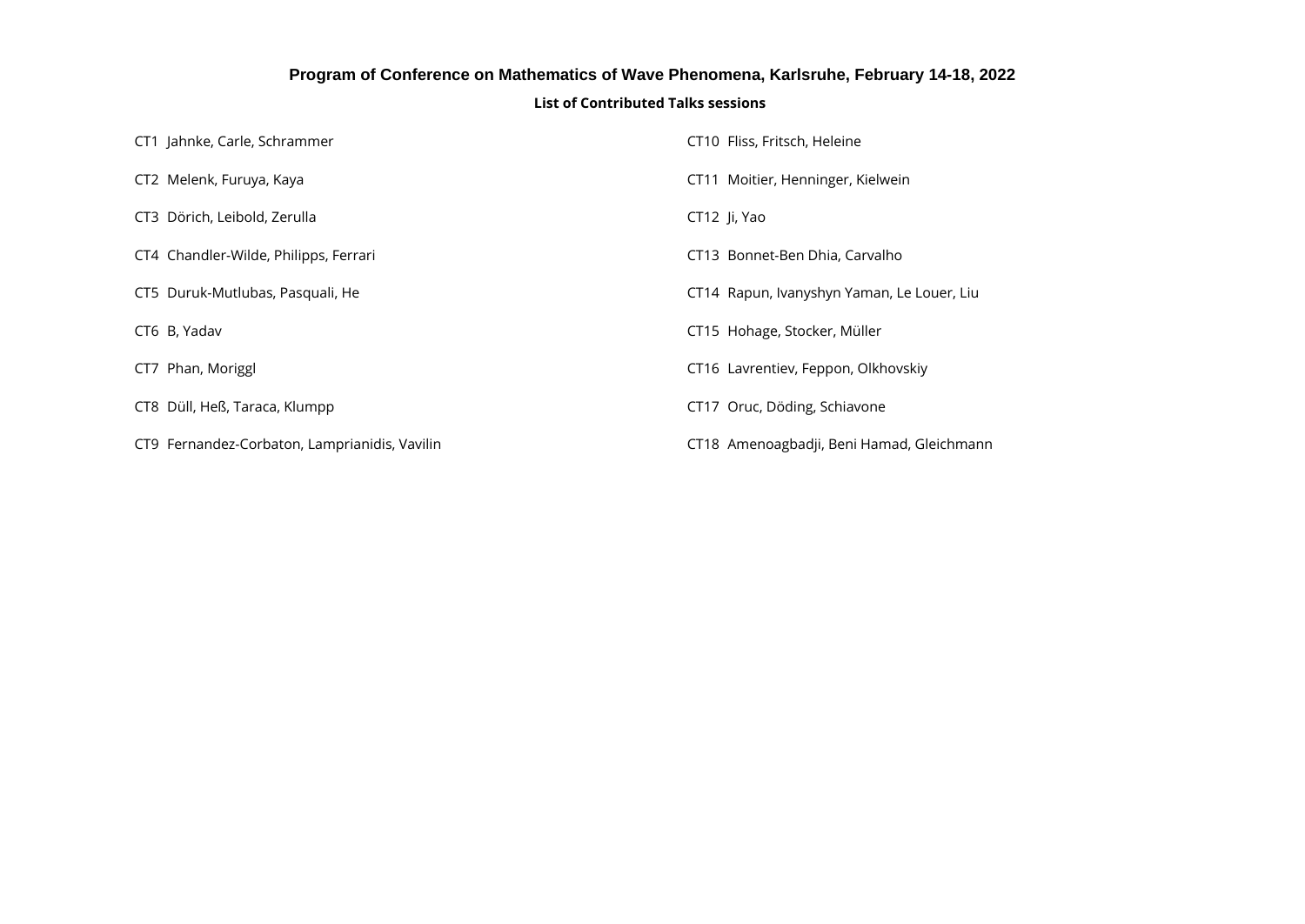## **Program of Conference on Mathematics of Wave Phenomena on Monday, February 14, 2022**

| Timezone<br>CET (UTC+1) | Session 1                                                                                                                                        | Session 2       | Session 3                        | Session 4        | Session 5        | Session 6        | Session 7        | Session 8                        |  |
|-------------------------|--------------------------------------------------------------------------------------------------------------------------------------------------|-----------------|----------------------------------|------------------|------------------|------------------|------------------|----------------------------------|--|
| 09:00-09:15             | <b>Welcome session</b>                                                                                                                           |                 |                                  |                  |                  |                  |                  |                                  |  |
| 09:15-10:15             | Plenary Talk . Ilaria Perugia . Mortar coupling of FEM and BEM for the Helmholtz problem                                                         |                 |                                  |                  |                  |                  |                  |                                  |  |
| 10:15-11:15             | Plenary Talk • Dmitry Pelinovsky · Stability of smooth travelling waves and instability of peaked travelling waves in the Camassa-Holm equations |                 |                                  |                  |                  |                  |                  |                                  |  |
| 11:15-11:45             |                                                                                                                                                  |                 |                                  |                  | <b>Break</b>     |                  |                  |                                  |  |
| 11:45-13:15             | Minisymposium 1                                                                                                                                  | Minisymposium 2 | Contributed talks<br>session CT1 | Minisymposium 10 | Minisymposium 14 | Minisymposium 15 | Minisymposium 21 | Contributed talks<br>session CT2 |  |
| 13:15-15:00             | <b>Break</b>                                                                                                                                     |                 |                                  |                  |                  |                  |                  |                                  |  |
| 15:00-16:00             |                                                                                                                                                  | Minisymposium 2 |                                  | Minisymposium 10 | Minisymposium 14 | Minisymposium 15 | Minisymposium 21 |                                  |  |
| 16:00-16:30             | <b>Break</b>                                                                                                                                     |                 |                                  |                  |                  |                  |                  |                                  |  |
| 16:30-18:30             | Minisymposium 1                                                                                                                                  | Minisymposium 2 | Minisymposium 9                  | Minisymposium 10 | Minisymposium 14 | Minisymposium 15 | Minisymposium 21 | Contributed talks<br>session CT3 |  |
|                         |                                                                                                                                                  |                 |                                  |                  |                  |                  |                  |                                  |  |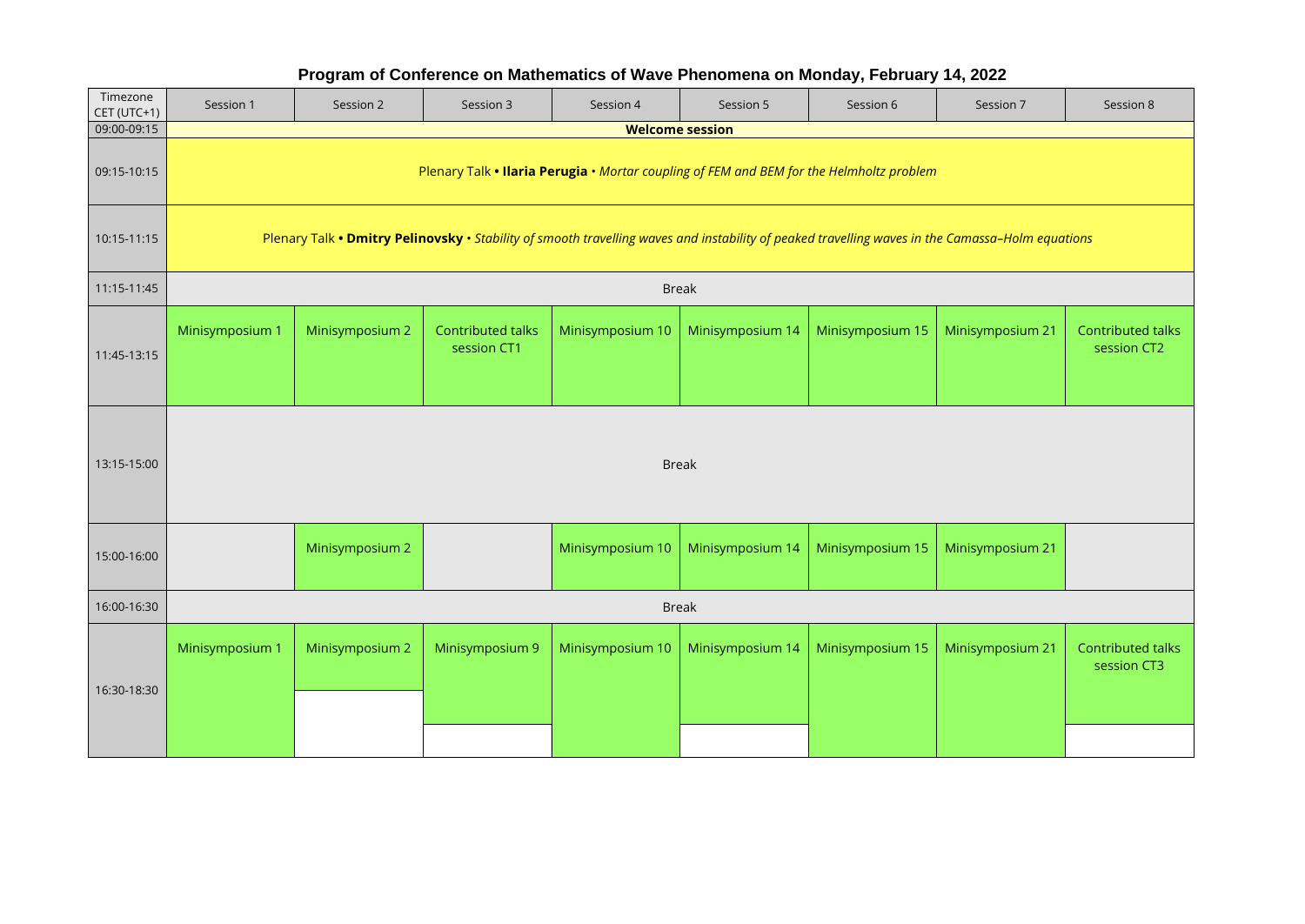| Timezone<br>CET (UTC+1) | Session 1                                                                         | Session 2       | Session 3                               | Session 4       | Session 5        | Session 6                                   | Session 7                        | Session 8                        |  |
|-------------------------|-----------------------------------------------------------------------------------|-----------------|-----------------------------------------|-----------------|------------------|---------------------------------------------|----------------------------------|----------------------------------|--|
| 09:00-10:00             | Plenary Talk • Joachim Krieger • Challenges in the field of dispersive PDE        |                 |                                         |                 |                  |                                             |                                  |                                  |  |
| 10:00-11:00             | Plenary Talk • Lauri Oksanen • Lorentzian Calderón problem under curvature bounds |                 |                                         |                 |                  |                                             |                                  |                                  |  |
| 11:00-11:30             |                                                                                   |                 |                                         |                 | <b>Break</b>     |                                             |                                  |                                  |  |
| 11:30-13:00             | Minisymposium 5                                                                   | Minisymposium 7 | <b>Contributed talks</b><br>session CT4 | Minisymposium 9 | Minisymposium 13 | Minisymposium 14                            | Minisymposium 15                 | Contributed talks<br>session CT5 |  |
| 13:00-15:00             | <b>Break</b>                                                                      |                 |                                         |                 |                  |                                             |                                  |                                  |  |
| 15:00-16:00             | Minisymposium 5                                                                   | Minisymposium 7 | Minisymposium 8                         | Minisymposium 9 | Minisymposium 13 | <b>Contributed talks</b><br>session CT6     | Contributed talks<br>session CT7 | Minisymposium 21                 |  |
| 16:00-16:30             | <b>Break</b>                                                                      |                 |                                         |                 |                  |                                             |                                  |                                  |  |
| 16:30-18:30             | Minisymposium 5                                                                   | Minisymposium 7 | Minisymposium 8                         | Minisymposium 9 | Minisymposium 13 | <b>Contributed Talks</b><br>CT <sub>8</sub> | Minisymposium 16                 | Contributed talks<br>session CT9 |  |
|                         |                                                                                   |                 |                                         |                 |                  |                                             |                                  |                                  |  |

## **Program of Conference on Mathematics of Wave Phenomena on Tuesday, February 15, 2022**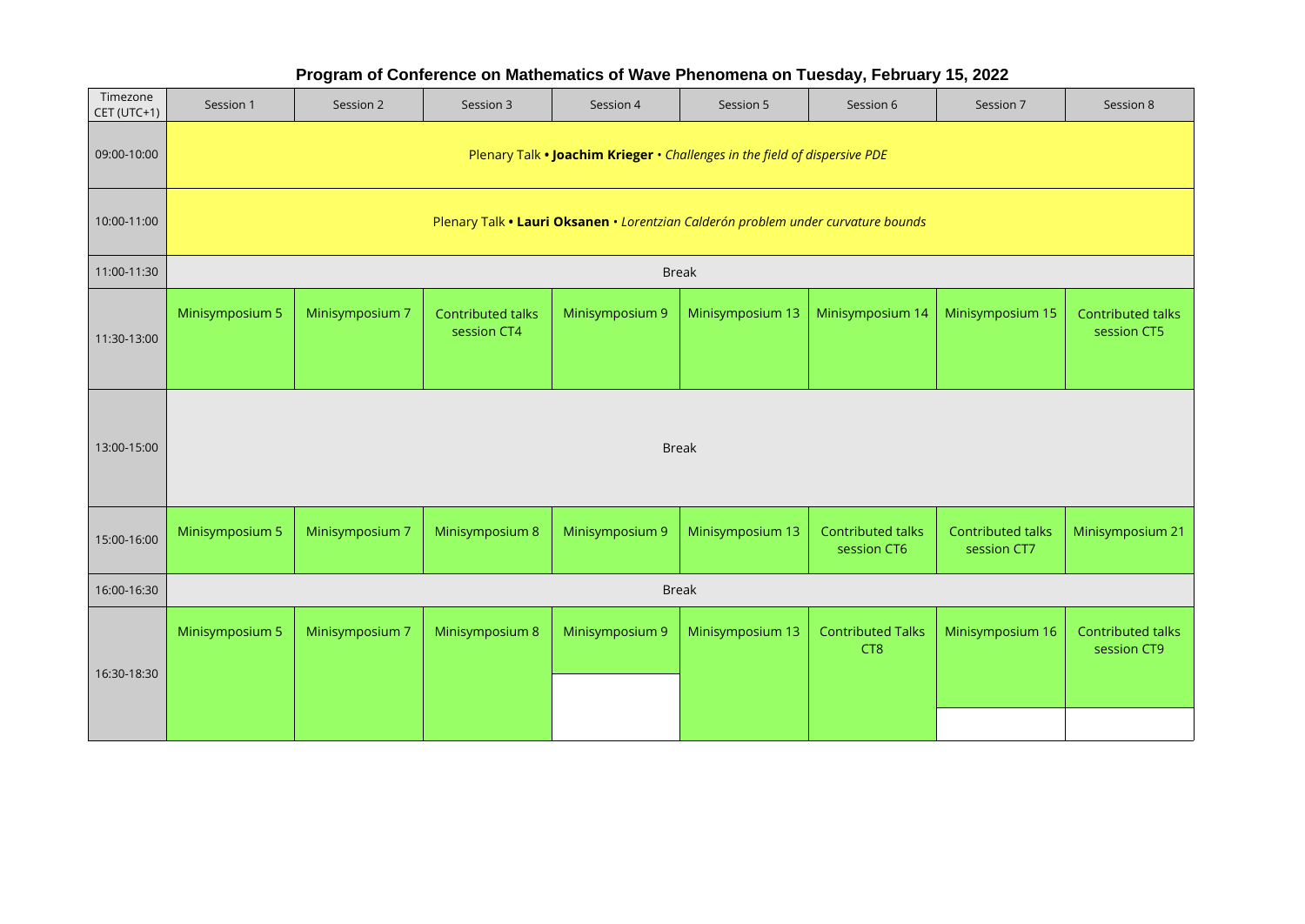# Session 1 | Session 2 | Session 3 | Session 4 | Session 5 | Session 7 | Session 8 09:00-10:00 10:00-11:00 11:00-11:30 Break 11:30-13:00 Minisymposium 3 Contributed talks Minisymposium 7 Minisymposium 8 Minisymposium 11 Contributed talks Minisymposium 16 Minisymposium 18 13:00-15:00 Break 15:00-16:00 Minisymposium 3 Minisymposium 8 Minisymposium 11 Minisymposium 12 Minisymposium 16 Minisymposium 18 16:00-16:30 Break 16:30-18:30 Minisymposium 3 | Minisymposium 4 | Contributed talks | Minisymposium 8 | Minisymposium 11 | Minisymposium 12 | Minisymposium 16 | Minisymposium 18 Timezone CET (UTC+1) Plenary Talk **• Christopher Poulton** • *Modelling sound-light interactions on the nanoscale* Plenary Talk **• Euan Spence** • *We need to talk about the impedance boundary condition* Contributed talks session CT10 Contributed talks session CT11 Contributed talks session CT12 Contributed talks session CT13 Contributed talks session CT14

**Program of Conference on Mathematics of Wave Phenomena on Wednesday, February 16, 2022**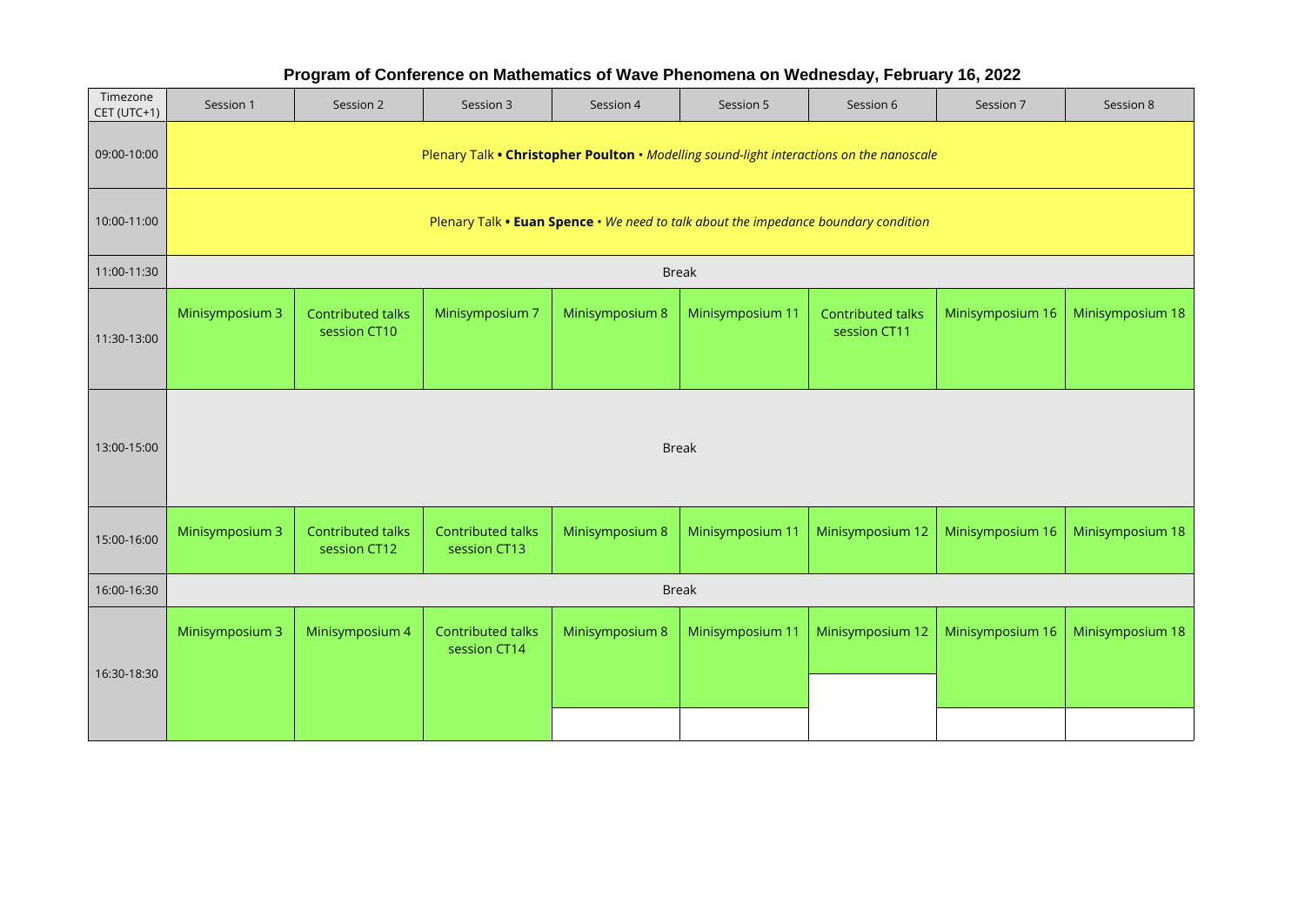# Session 1 | Session 2 | Session 3 | Session 4 | Session 5 | Session 7 | Session 8 09:00-10:00 10:00-10:30 Break 10:30-12:00 Minisymposium 4 | Contributed talks | Contributed talks |Minisymposium 12 |Minisymposium 17 |Minisymposium 19 | Contributed talks |Minisymposium 22 12:00-14:00 Break 14:00-15:00 15:00-16:00 | Minisymposium 4 | Minisymposium 6 | Minisymposium 11 | Minisymposium 12 | Minisymposium 17 | Minisymposium 19 | Minisymposium 20 | Minisymposium 22 16:00-16:30 Break 16:30-19:00 Minisymposium 6 Minisymposium 12 | Minisymposium 17 | Minisymposium 19 | Minisymposium 20 | Minisymposium 22 Timezone CET (UTC+1) Plenary Talk **• María López-Fernández** • *Directional H2-matrices for lossy Helmholtz problems* Contributed talks session CT15 Contributed talks session CT16 Contributed talks session CT17 Plenary Talk **• Alexandru Ionescu** • *On the nonlinear stability of shear flows and vortices* Contributed talks session CT18

#### **Program of Conference on Mathematics of Wave Phenomena on Thursday, February 17, 2022**